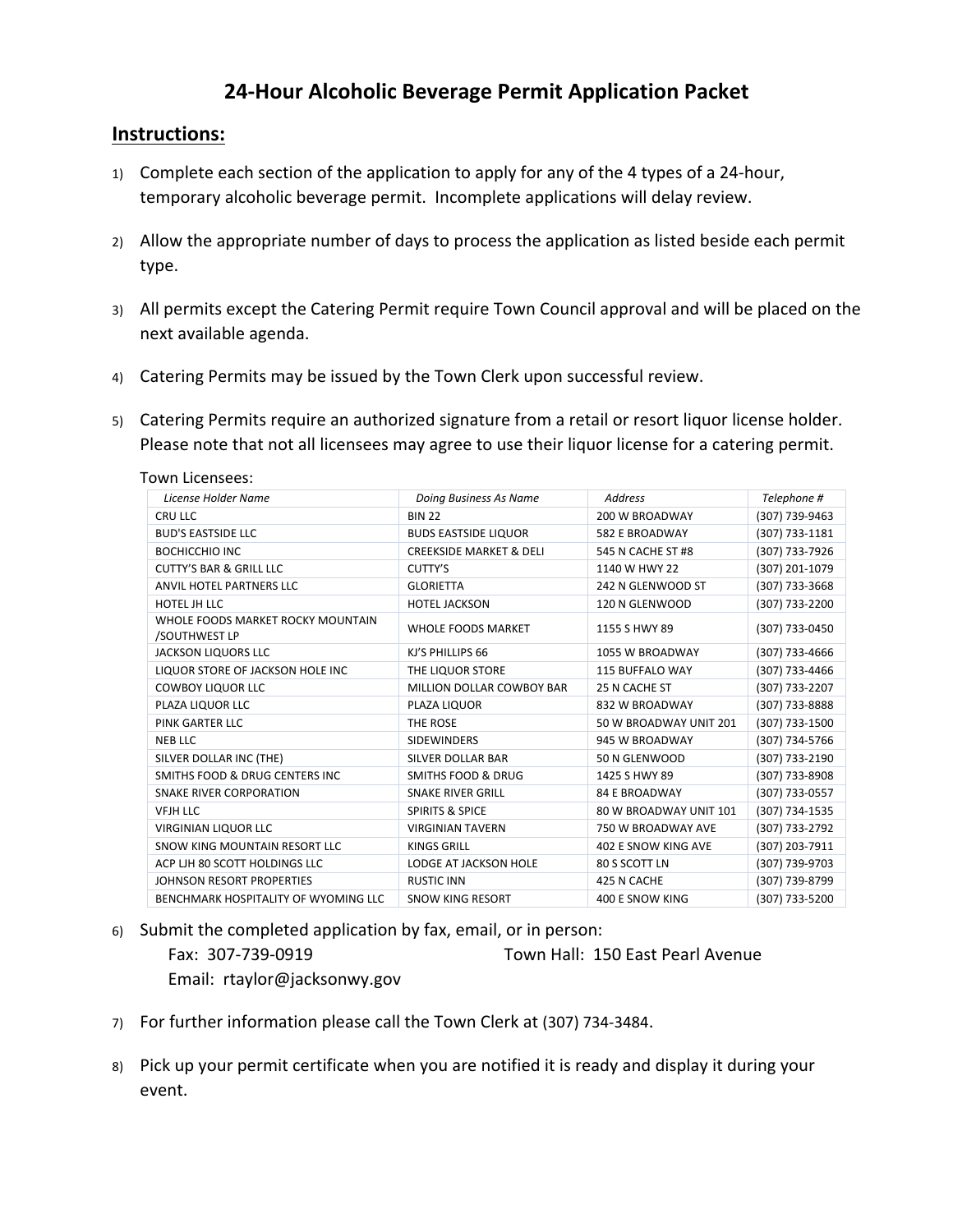

# **24-HOUR ALCOHOL BEVERAGE PERMIT APPLICATION**

Application for authorization to sell or serve alcoholic beverages at an event, under the temporary permit-type selected below.

Date Pd:

Fee \$\_\_\_\_\_\_\_\_\_\_\_\_\_\_\_\_\_\_\_\_\_\_\_

| <b>APPLICANT.</b>                           |              |  |        |
|---------------------------------------------|--------------|--|--------|
| Name of Person<br><b>Requesting Permit:</b> | please print |  |        |
| Organization:                               |              |  | Phone: |

| <b>EVENT INFORMATION.</b> Complete the following information about the event. |                                                  |  |  |  |
|-------------------------------------------------------------------------------|--------------------------------------------------|--|--|--|
| Name of<br>Event:                                                             | Purpose:                                         |  |  |  |
| Held at:<br>business name                                                     | List the                                         |  |  |  |
| Address:<br>location to be permitted                                          | Date(s) and<br><b>Hours</b> that<br>Alcohol will |  |  |  |
| Anticipated number of<br>attendees at any given time:                         | be Available:                                    |  |  |  |

|        | <b>SELECT THE TYPE OF 24-HOUR PERMIT.</b> Refer to Application Packet for details about each permit type.                      |                                                                                                      |  |  |  |
|--------|--------------------------------------------------------------------------------------------------------------------------------|------------------------------------------------------------------------------------------------------|--|--|--|
| $\Box$ | <b>CATERING PERMIT</b> - allow 3 days for processing                                                                           | This permit must be agreed to and authorized by a current retail or<br>resort liquor license holder. |  |  |  |
|        | \$20.00 per day                                                                                                                | Name of Retail or Resort Liquor License Holder:                                                      |  |  |  |
|        | For the sale or serving of alcoholic product which was purchased                                                               |                                                                                                      |  |  |  |
|        | from the retail or resort liquor license holder who authorized this<br>permit application.                                     | <b>Authorized Signature:</b>                                                                         |  |  |  |
|        |                                                                                                                                | <b>Print Name:</b>                                                                                   |  |  |  |
| $\Box$ | <b>MALT BEVERAGE PERMIT - allow 21 days for processing</b>                                                                     |                                                                                                      |  |  |  |
|        | \$50.00 per day                                                                                                                | Applicant must submit proof of current alcohol server education<br>training with this application.   |  |  |  |
|        | For the sale or serving of only malt beverages.                                                                                |                                                                                                      |  |  |  |
| ❏      | <b>Permitted Microbrewery Only</b><br><b>MALT BEVERAGE PERMIT FOR A MICROBREWERY</b> - allow 21 days for processing            |                                                                                                      |  |  |  |
|        | \$50.00 per day                                                                                                                | Applicant must submit proof of current alcohol server education training with<br>this application.   |  |  |  |
|        | For the sale or serving of only the microbrewery's own brewed                                                                  | <b>Authorized Signature:</b>                                                                         |  |  |  |
|        | malt beverage product away from their licensed premises.                                                                       | <b>Print Name:</b>                                                                                   |  |  |  |
| $\Box$ | <b>Licensed Manufacturer Only</b><br>MANUFACTURER'S OFF-PREMISES PERMIT - allow 21 days for processing                         |                                                                                                      |  |  |  |
|        | \$50.00 per day                                                                                                                |                                                                                                      |  |  |  |
|        | For the sale or serving of only the manufacturer's own Wyoming<br>manufactured product away from their licensed premises.      | <b>Authorized Signature:</b><br><b>Print Name:</b>                                                   |  |  |  |
|        | All normit holders are responsible for abiding by all applicable alsohol disponsing requistions. These requistions include but |                                                                                                      |  |  |  |

All permit holders are responsible for abiding by all applicable alcohol dispensing regulations. These regulations include, but are not limited to:

- Confirm age of participants by checking identification; ensure minors are not served alcohol.
- Complimentary alcohol is not available for self-service.
- Control pouring to curb overserving individuals.
- Prohibit participants from leaving the permitted location with alcohol.
- Non-alcoholic beverage options are encouraged.

By filing this application, I agree to comply with State and Local Liquor Regulations regarding the sale and service of alcoholic beverages.